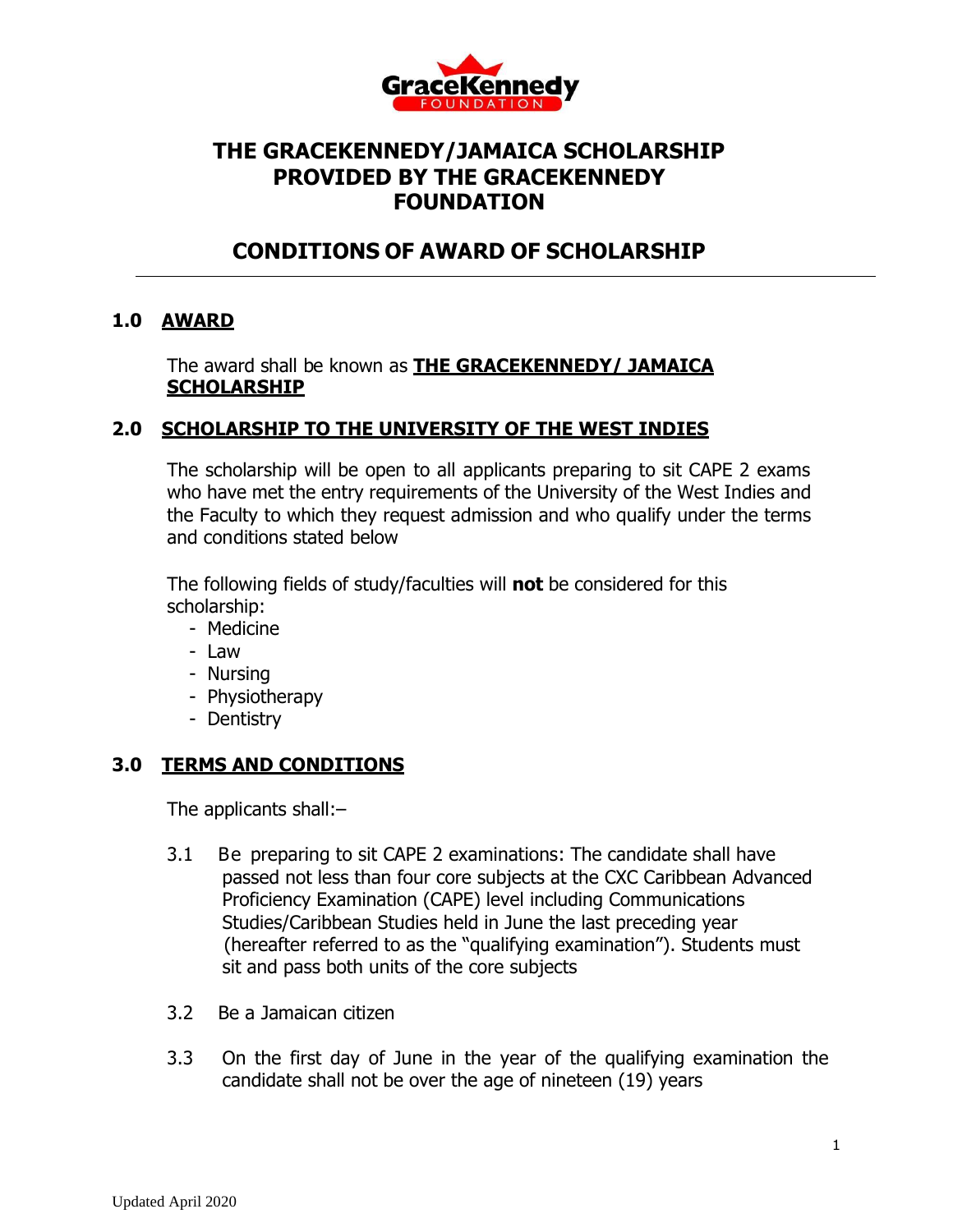- 3.4 Have completed the application for admission as a **full-time** student to the University of the West Indies and, at the time of interview, have been accepted for entry
- 3.5 Be a person of good character, displaying leadership qualities, manifesting creative energy and curiosity and consistent involvement in social/community activities
- 3.6 Have completed and submitted **The GraceKennedy/ Jamaica Scholarship** application form by **July 15**
- 3.7 Have given good and sufficient evidence that the requirements specified in 3.1 to 3.6 above have been satisfied

## **4.0 INSTRUCTIONS**

- 4.1Supporting documents to be submitted with the application form:
	- i. A statement and a character reference from a Teacher from the applicant's High School (to be downloaded from the website and emailed to **[gkfoundation@gkco.com\)](mailto:gkfoundation@gkco.com)**
	- ii. Academic Record: Certified copies of CSEC and CAPE 1 grades. It is the responsibility of the applicant to submit all outstanding academic grades (CAPE/ Semester grades) received after July 15. These grades are to be emailed to **[gkfoundation@gkco.com](mailto:gkfoundation@gkco.com)**
	- iii. Copy of School Transcript
	- iv. Copy of birth certificate
	- v. Statement about career goals, leadership abilities, social & community involvement (not to exceed 250 words)
	- vi. Acceptance Letter from the University of the West Indies

### **5.0 REGULATIONS**

- 5.1 Any candidate to whom this Scholarship is awarded shall not simultaneously hold: –
	- i. Any other substantial award; or
	- ii. Any award which would interfere with the regulations governing this Scholarship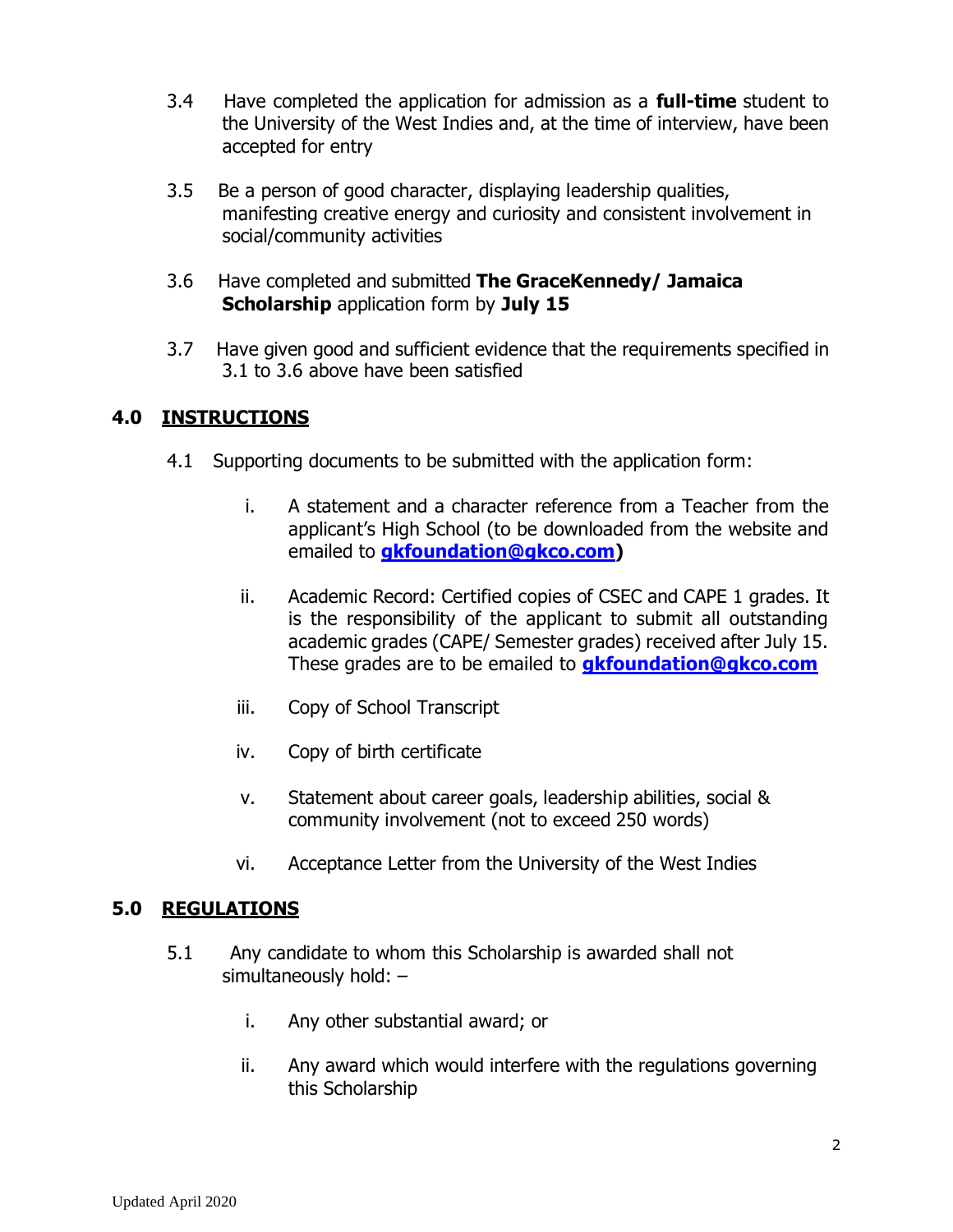- 5.2 The scholarship is valued at **JA\$550,000.00**/annum for a maximum period of three (3) consecutive years. It is the responsibility of the applicant to provide proof of how the balance of the tuition will be paid if the value of the Scholarship does not cover tuition
- 5.3 The award is subject to an annual review of the holder's academic performance and completion of volunteer hours
- 5.4 The Scholarship is valid for the academic year immediately following the offer of the award and cannot be deferred for any reason
- 5.5 With respect to **The GraceKennedy/Jamaica Scholarship**, the following shall apply:
	- i. The holder of the Scholarship is required to pursue the course of study for which the award is granted. An alteration of that course of study may not be made without the Donor's prior approval and failure to comply with this may lead to the withdrawal of the **Scholarship**
	- ii. The holder of the Scholarship is required to complete sixty (60) volunteer hours until final year, where it will be reduced to thirty (30) volunteer hours. In the final year, 50% of the scholarship will be paid in Semester 1. The holder of the Scholarship is required to complete 30 volunteer hours by January 15 and adhere to the rules and requirements for the volunteer programme in order to receive the balance of the scholarship funds for Semester 2
	- iii. The holder is required to adhere to the rules and requirements for the volunteer programme in order to have the scholarship renewed annually
	- iv. The holder of the Scholarship is required to act as a campus representative for the GraceKennedy Group for the duration of the **Scholarship**
	- v. The holder grants the Donor permission to use and publish any recorded material, photographs and testimonials of the holder for marketing, social media and print, television and other media purposes
	- vi. The instalments in which the scholarship will be paid, shall be determined by the Donor at the time of the award. The Donor may make changes to the value and the instalments as a result of any approved alterations in the course of study by the holder.